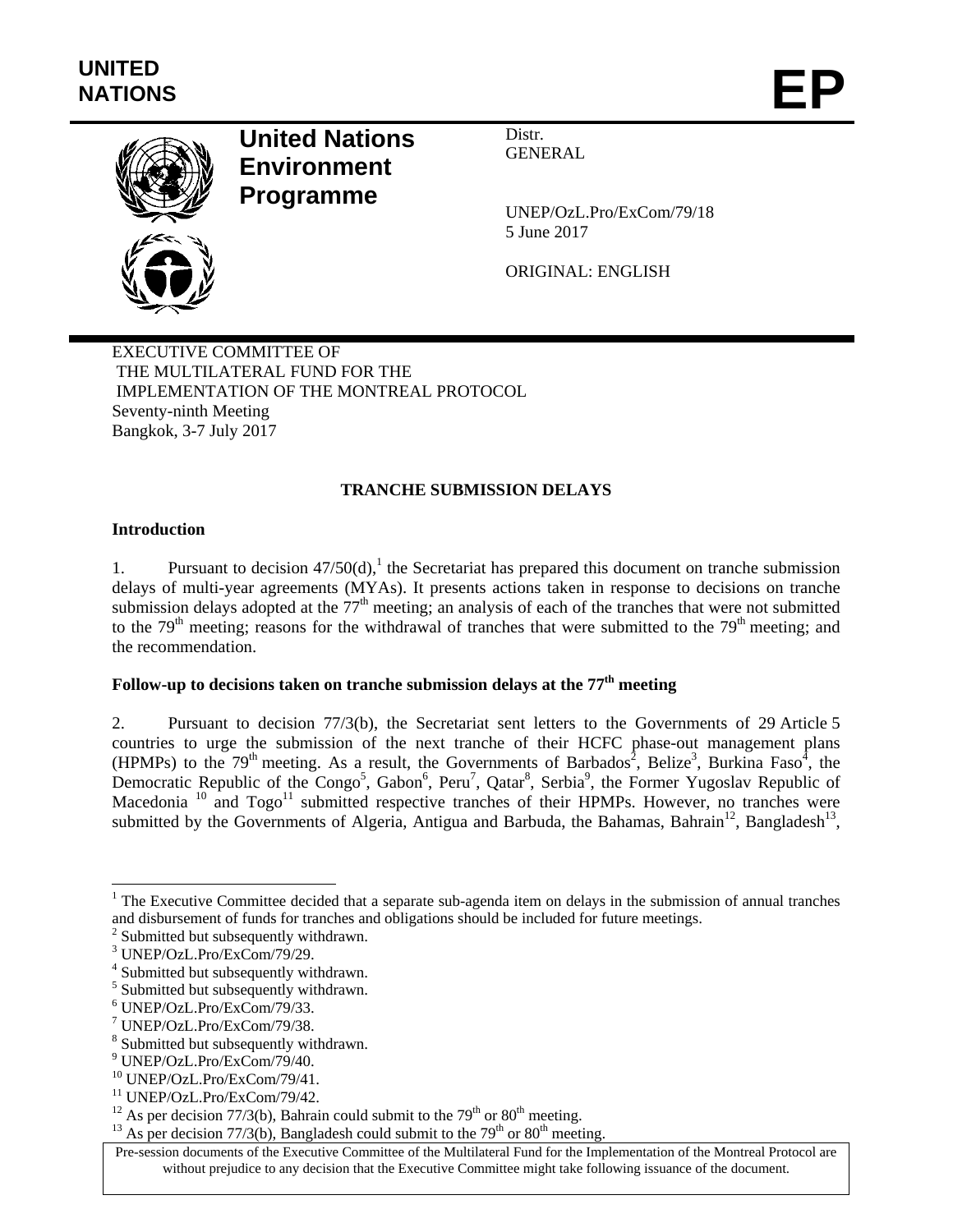Burundi, the Central African Republic<sup>14</sup>, Cote d'Ivoire, Dominica, Equatorial Guinea, Guinea, Kuwait, Mozambique, Myanmar, the Niger, the Philippines, Suriname, Timor-Leste and Turkey<sup>15</sup>.

## **Analysis of tranches not submitted or withdrawn after submission to the 79th meeting**

3. Forty-one activities associated with tranches of HPMPs for 26 countries, at a total value of US \$14,621,028 (including agency support costs), due for submission to the  $79<sup>th</sup>$  meeting were not submitted, as shown in Annex I to the present document<sup>16</sup>. In addition, eight tranches of stage I of HPMPs amounting to US \$1,363,154 (including agency support costs) were submitted to the  $79<sup>th</sup>$  meeting, but subsequently withdrawn by relevant implementing agencies during the project review process, and are also presented in Annex I.

#### **Reason for delays and status of HPMPs**

4. The reasons for delays in the submission of tranches of HPMPs include: Government decisions and/or endorsements and/or changes in the NOU and/or structural change (12); lack of mandatory verification report (10); sufficient funds from previous tranches still available (6); disbursement below the 20 per cent threshold of approved funds for the previous tranche (8); delays in implementation of investment components (7); security issues (2); delays in previous tranche (1); signing of agreements (5); lead agency not ready for submission (7); or no submission of progress and/or financial reports (3). The reasons for which tranches were submitted but subsequently withdrawn include: lack of progress and/or verification report, and pending signature of the agreement with the Government.

5. As reported by the relevant implementing agencies, delays in the submission or withdrawal of tranches that were past due would not have an impact (or would unlikely have an impact) on compliance with the countries obligations under the Montreal Protocol. All outstanding tranches are expected to be submitted to the 80<sup>th</sup> meeting except for the Central African Republic and Viet Nam, which may be submitted to the  $81<sup>st</sup>$  meeting.

#### **Recommendations**

 $\overline{a}$ 

- 6. The Executive Committee may wish:
	- (a) To note:
		- (i) The report on tranche submission delays contained in document UNEP/OzL.Pro/ExCom/79/18;
		- (ii) The information on tranche submission delays under HCFC phase-out management plans (HPMPs) submitted by the Governments of France, Germany and Japan, and UNDP, UN Environment, UNIDO and the World Bank;
		- (iii) That 24 out of 65 activities related to tranches of HPMPs due for submission to the  $79<sup>th</sup>$  meeting had been submitted on time and that eight of those activities were withdrawn following discussion with the Secretariat;
		- (iv) That relevant implementing agencies indicated that the late submission of the tranches of HPMPs due for the second meeting of 2017, and the withdrawals of the tranches submitted would have no impact, or was unlikely to have an impact

<sup>&</sup>lt;sup>14</sup> As per decision 77/3(b), the Central African Republic could submit to the 79<sup>th</sup> or 80<sup>th</sup> meeting.<br><sup>15</sup> As per decision 77/3(b), Turkey could submit to the 79<sup>th</sup> or 80<sup>th</sup> meeting.<br><sup>16</sup> For comparison, at the 77<sup>th</sup>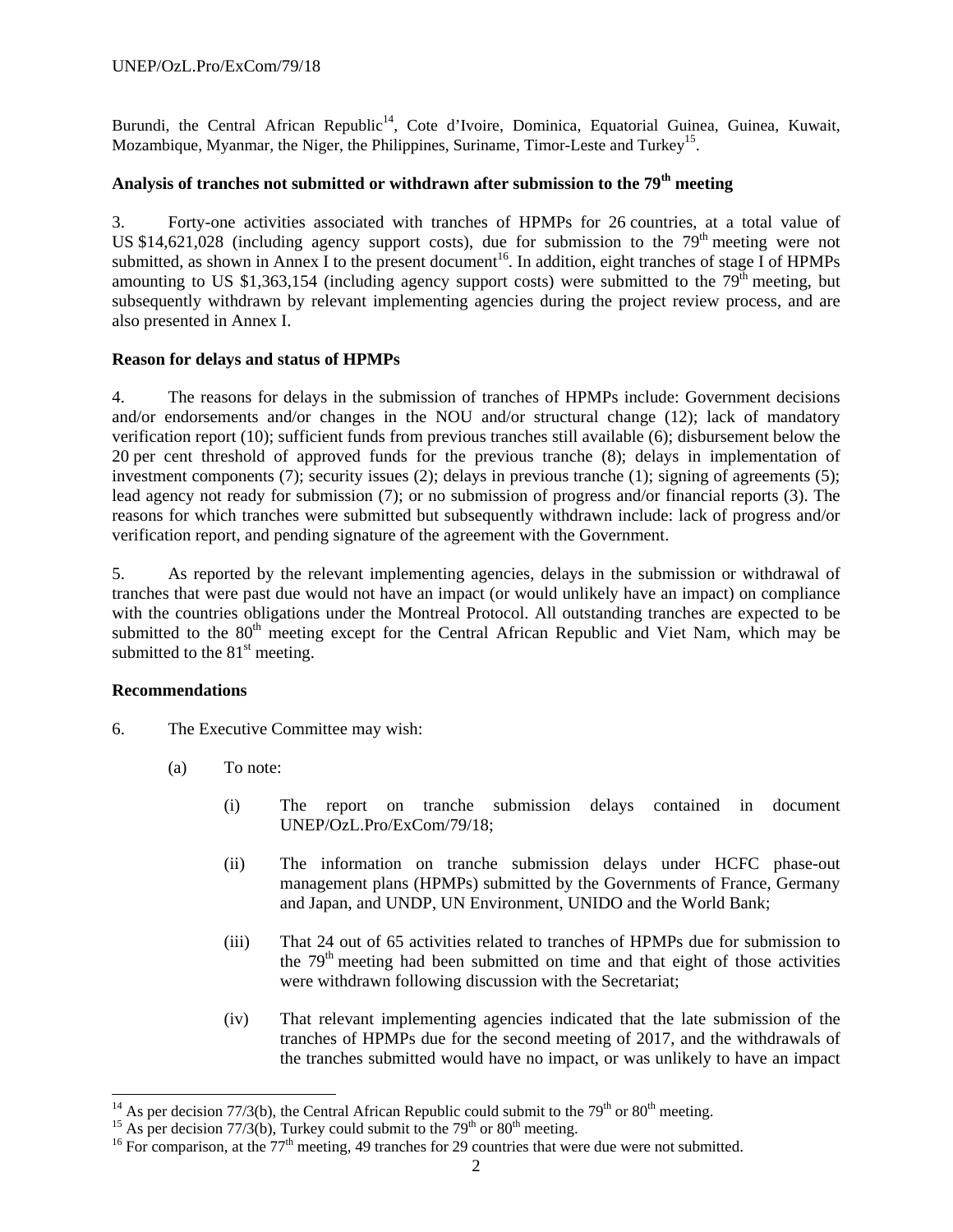on compliance with the Montreal Protocol, and that there had been no indication that any of the countries concerned were in non-compliance with the Montreal Protocol control measures; and

(b) To request the Secretariat to send letters on the decisions on tranche submission delays to relevant Governments as indicated in Annex I to the present report.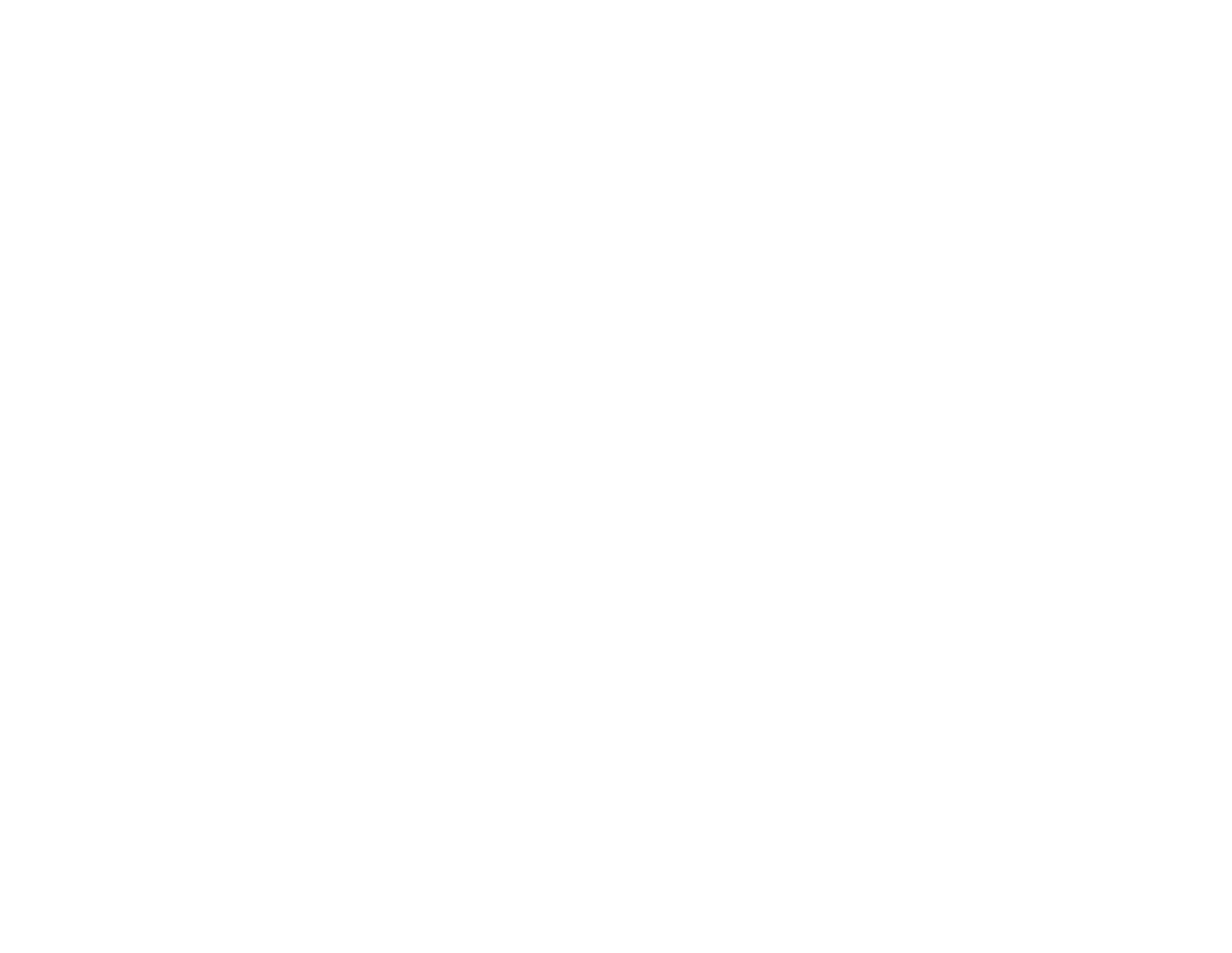#### **Annex I**

# **TRANCHES NOT SUBMITTED TO, OR SUBMITTED BUT WITHDRAWN PRIOR TO, THE 79TH MEETING**

|                                     |                                                                              |                | <b>Amount</b> (with       |                                                                                                                                          |                                                                                                                                                                                                                                                                                                                                                                                                                                                                                                                                                                                                                                                |
|-------------------------------------|------------------------------------------------------------------------------|----------------|---------------------------|------------------------------------------------------------------------------------------------------------------------------------------|------------------------------------------------------------------------------------------------------------------------------------------------------------------------------------------------------------------------------------------------------------------------------------------------------------------------------------------------------------------------------------------------------------------------------------------------------------------------------------------------------------------------------------------------------------------------------------------------------------------------------------------------|
| Country                             | <b>Agency</b>                                                                | <b>Tranche</b> | support costs)<br>(US \$) | Reason for delay/withdrawal                                                                                                              | <b>Views expressed by the Executive Committee</b>                                                                                                                                                                                                                                                                                                                                                                                                                                                                                                                                                                                              |
| Algeria (Stage I)                   | <b>UNIDO</b>                                                                 | 2014           | 154,800                   | Government decision/endorsements/<br>changes in the national ozone unit<br>(NOU)/structural change/20 per cent<br>disbursement threshold | Noting that the third (2014) tranche of stage I of the HCFC phase-out<br>management plan (HPMP) had not been submitted due to the delays in a<br>number of project components (including verification, customs training,<br>flushing) and urging the Government of Algeria to work with UNIDO so<br>that the third (2014) tranche of stage I of the HPMP could be submitted<br>to the $80th$ meeting with a revised plan of action to take into account the<br>reallocation of the 2014 and subsequent tranches, on the understanding<br>that the 20 per cent disbursement threshold for funding of the previous<br>tranche had been achieved. |
| Antigua and<br>Barbuda<br>(Stage I) | United<br><b>Nations</b><br>Environment<br>Programme<br>(UN)<br>Environment) | 2015           | 6,610                     | Government decisions/endorsements/<br>changes in the<br>NOU/structural<br>change/submission of progress and<br>financial reports         | Noting that the second (2015) tranche of stage I of the HPMP had not<br>been submitted in accordance with the Government's decisions, and<br>urging the Government of Antigua and Barbuda to submit the required<br>progress and financial reports and to work with UN Environment so that<br>the second (2015) tranche of stage I of the HPMP could be submitted to<br>the 80 <sup>th</sup> meeting with a revised plan of action to take into account the<br>reallocation of the 2015 and subsequent tranches.                                                                                                                               |
| Bahamas (the)<br>(Stage I)          | <b>UN</b><br>Environment                                                     | 2016           | 65,738                    | Signing<br>of<br>agreement/project<br>document/submission of progress and<br>financial reports                                           | Noting that the third (2016) tranche of stage I of the HPMP had not been<br>submitted and urging the Government of the Bahamas to sign the<br>relevant agreement and project document, to submit the required                                                                                                                                                                                                                                                                                                                                                                                                                                  |
|                                     | <b>UNIDO</b>                                                                 | 2016           | 39,052                    | Lead agency not ready for submission                                                                                                     | progress and financial report, and to work with UN Environment and<br>UNIDO so that the third (2016) tranche of stage I of the HPMP could be<br>submitted to the 80 <sup>th</sup> meeting with a revised plan of action to take into<br>account the reallocation of the 2016 and subsequent tranches.                                                                                                                                                                                                                                                                                                                                          |
| Bahrain (Stage I)                   | <b>UN</b><br>Environment                                                     | 2016           | 141,250                   | Investment<br>component<br>implementation                                                                                                | Noting the delays due to new set up of Government and urging the<br>Government of Bahrain to work with UN Environment and UNIDO so                                                                                                                                                                                                                                                                                                                                                                                                                                                                                                             |
|                                     | <b>UNIDO</b>                                                                 | 2016           | 1,002,211                 | Government decisions/endorsements/<br>changes in the NOU/structural change                                                               | that the third (2016) tranche of stage I of the HPMP could be submitted<br>to the 80 <sup>th</sup> meeting with a revised plan of action to take into account the<br>reallocation of the 2016 and subsequent tranches.                                                                                                                                                                                                                                                                                                                                                                                                                         |
| Bangladesh<br>(Stage I)             | <b>UN</b><br>Environment                                                     | 2015           | 20,340                    | Government decisions/endorsements/<br>changes in the NOU/structural change                                                               | Noting the delays in Government's decisions or endorsement and urging<br>the Government of Bangladesh to work with UN Environment so the<br>third (2015) tranche of stage I of the HPMP could be submitted to the<br>80 <sup>th</sup> meeting with a revised plan of action to take into account the<br>reallocation of the 2015 and subsequent tranches.                                                                                                                                                                                                                                                                                      |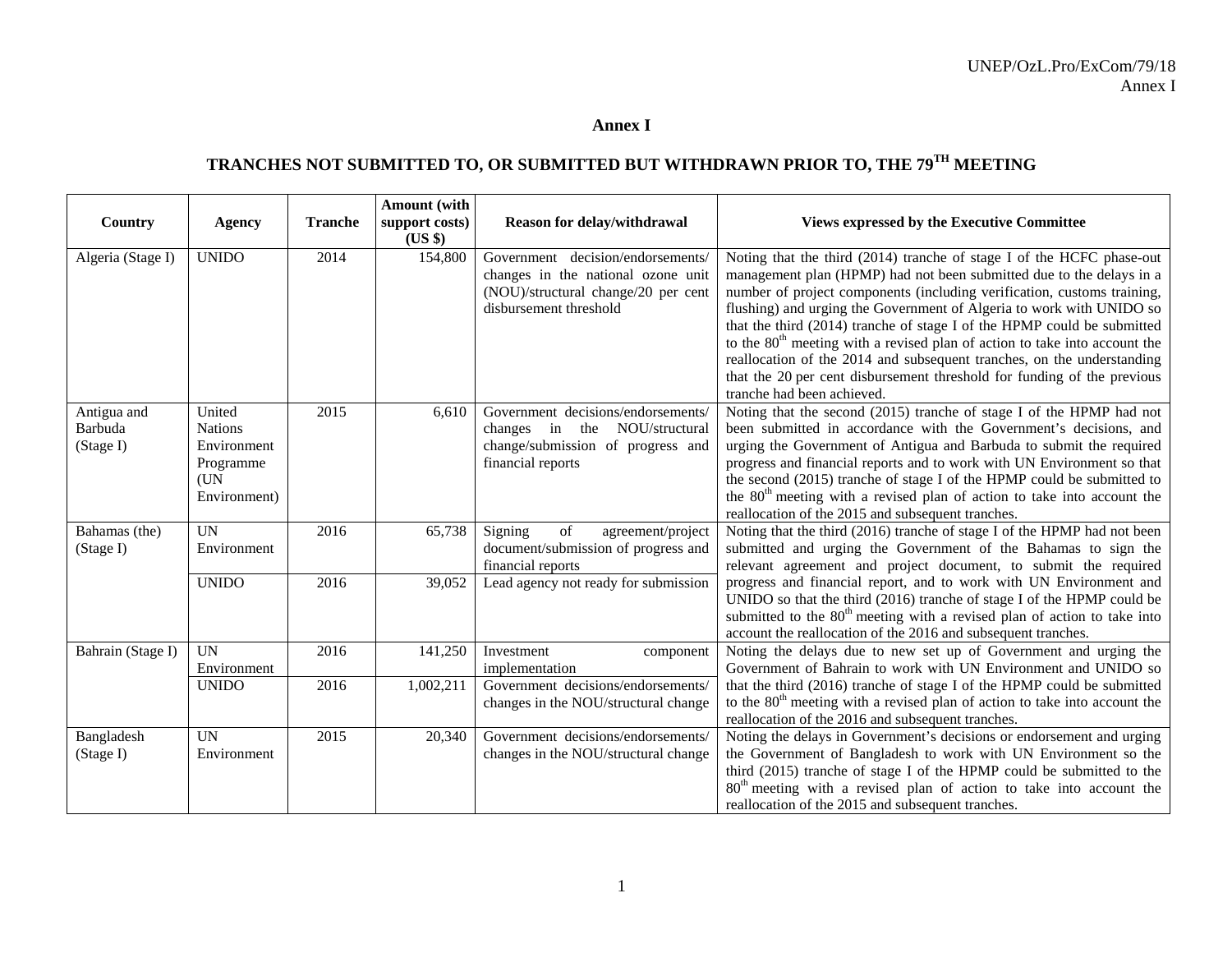|                                          |                          |                | <b>Amount</b> (with       |                                                                                                                                                                                                                          |                                                                                                                                                                                                                                                                                                                                                             |
|------------------------------------------|--------------------------|----------------|---------------------------|--------------------------------------------------------------------------------------------------------------------------------------------------------------------------------------------------------------------------|-------------------------------------------------------------------------------------------------------------------------------------------------------------------------------------------------------------------------------------------------------------------------------------------------------------------------------------------------------------|
| Country                                  | <b>Agency</b>            | <b>Tranche</b> | support costs)<br>(US \$) | <b>Reason for delay/withdrawal</b>                                                                                                                                                                                       | <b>Views expressed by the Executive Committee</b>                                                                                                                                                                                                                                                                                                           |
| <b>Barbados</b><br>(Stage I)             | <b>UNDP</b>              | 2016           | 41,420                    | Lack of progress and non-availability<br>of verification report                                                                                                                                                          | Noting that the second (2016) tranche of stage I of the HPMP submitted<br>to the $79th$ meeting was withdrawn by the relevant implementing                                                                                                                                                                                                                  |
|                                          | <b>UN</b><br>Environment | 2016           | 54,240                    | Lack of progress and non-availability<br>of verification report                                                                                                                                                          | agencies, and urging the Government of Barbados to work with UNDP<br>and UN Environment to address all the relevant issues and to submit the<br>mandatory verification report on HCFC consumption targets so that the<br>second (2016) tranche of stage I of the HPMP could be re-submitted to<br>the $80th$ meeting.                                       |
| Brazil (Stage II)                        | Germany                  | 2017           | 763,435                   | ready<br>for<br>Lead<br>not<br>agency<br>submission/20 per cent disbursement<br>threshold                                                                                                                                | Noting that the delays in signing the project document had been resolved<br>and urging the Government of Brazil to work with the Government of<br>Germany and UNDP so that the second (2017) tranche of stage II of the                                                                                                                                     |
|                                          | <b>UNDP</b>              | 2017           | 4,416,643                 | of<br>Signing<br>agreement/project<br>document/20 per cent disbursement<br>threshold                                                                                                                                     | HPMP could be submitted to the $80th$ meeting, on the understanding that<br>the 20 per cent disbursement threshold for funding of the previous<br>tranche had been achieved.                                                                                                                                                                                |
| <b>Brunei</b><br>Darussalam<br>(Stage I) | UN<br>Environment        | 2017           | 7,910                     | $% \left( \left( \mathcal{A},\mathcal{A}\right) \right)$ of<br>Signing<br>agreement/project<br>document/Government<br>decisions/<br>in<br>endorsements/changes<br>the<br>NOU/structural<br>change/verification<br>report | Noting the delays in the review of, and agreement on, the small scale<br>funding agreement (SSFA) and that the verification report had not been<br>completed, and urging the Government of Brunei Darussalam to work<br>with UN Environment to finalize the SSFA and complete the mandatory<br>verification report on HCFC consumption targets, and with UN |
|                                          | <b>UNDP</b>              | 2017           | 35,970                    | Investment<br>component<br>implementation                                                                                                                                                                                | Environment and UNDP to submit the third (2017) tranche of stage I of<br>the HPMP to the $80th$ meeting.                                                                                                                                                                                                                                                    |
| <b>Burkina Faso</b><br>(Stage I)         | UN<br>Environment        | 2016           | 142,493                   | Lack 2016 verification report                                                                                                                                                                                            | Noting that the third (2016) tranche of stage I of the HPMP submitted to<br>the $79th$ meeting was withdrawn by the relevant implementing agencies,                                                                                                                                                                                                         |
|                                          | <b>UNIDO</b>             | 2016           | 108,891                   | Lack 2016 verification report                                                                                                                                                                                            | and urging the Government of Burkina Faso to work with UN<br>Environment and UNIDO to address all the relevant issues and to submit<br>the mandatory verification report on HCFC consumption targets so that<br>the third (2016) tranche of stage I of the HPMP could be re-submitted to<br>the $80^{\text{th}}$ meeting.                                   |
| Burundi (Stage I)                        | <b>UN</b><br>Environment | 2016           | 39,550                    | Sufficient<br>funds<br>from<br>previous<br>tranche approved                                                                                                                                                              | Noting that the delays from the previous tranche had been resolved and<br>urging the Government of Burundi to work with UN Environment and                                                                                                                                                                                                                  |
|                                          | <b>UNIDO</b>             | 2016           | 87,200                    | Lead agency not ready for submission                                                                                                                                                                                     | UNIDO so that the third (2016) tranche of stage I of the HPMP could be<br>submitted to the $80th$ meeting with a revised plan of action to take into<br>account the reallocation of the 2016 and subsequent tranches.                                                                                                                                       |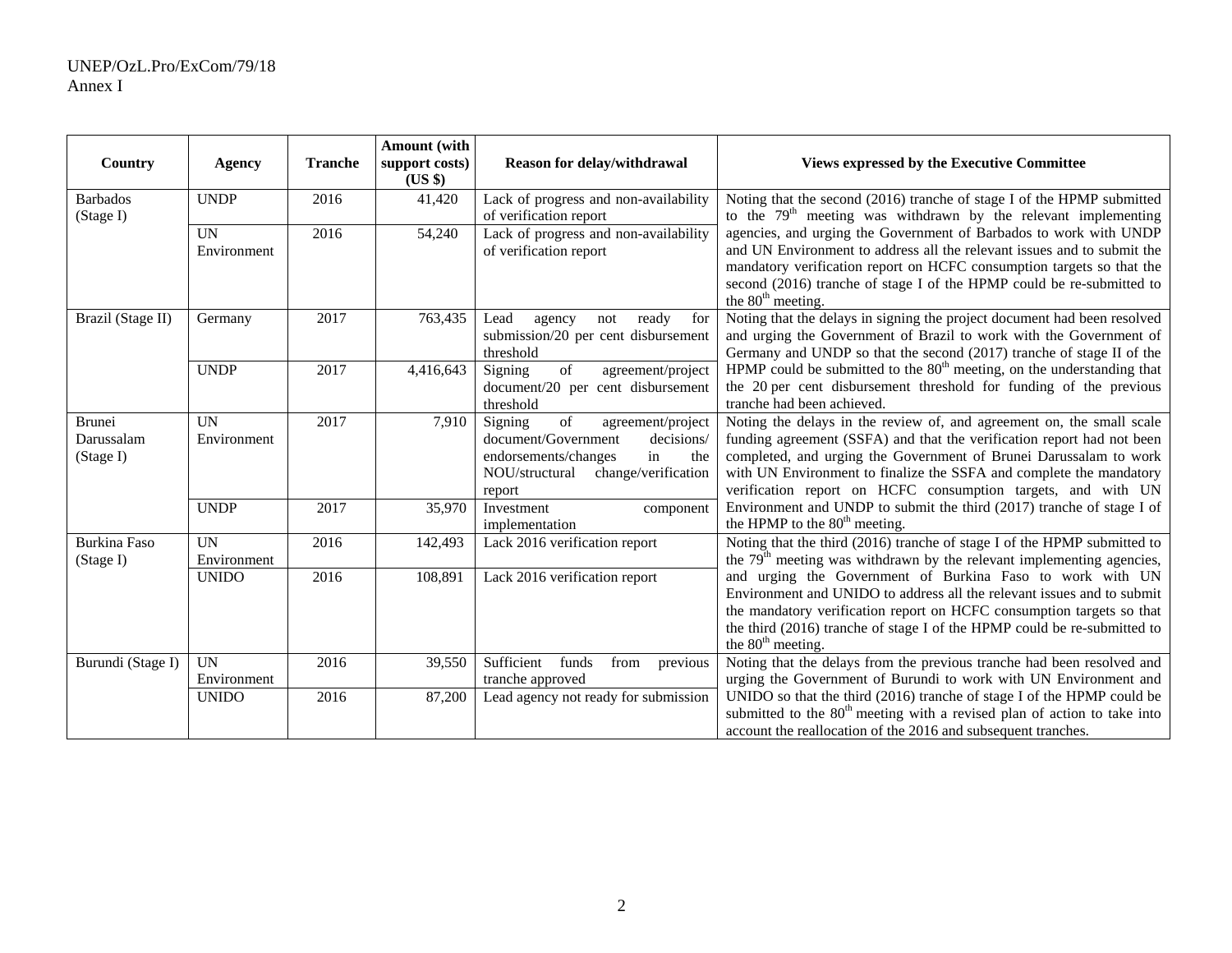|                                                |                          |                | Amount (with              |                                                                                                   |                                                                                                                                                                                                                                                                                                                                                                                                                                                |
|------------------------------------------------|--------------------------|----------------|---------------------------|---------------------------------------------------------------------------------------------------|------------------------------------------------------------------------------------------------------------------------------------------------------------------------------------------------------------------------------------------------------------------------------------------------------------------------------------------------------------------------------------------------------------------------------------------------|
| Country                                        | Agency                   | <b>Tranche</b> | support costs)<br>(US \$) | <b>Reason for delay/withdrawal</b>                                                                | <b>Views expressed by the Executive Committee</b>                                                                                                                                                                                                                                                                                                                                                                                              |
| Central African<br>Republic (the)<br>(Stage I) | <b>UN</b><br>Environment | 2013           | 62,150                    | Security issue/Government decisions/<br>endorsements/changes in the NOU/<br>structural change     | Noting that there are ongoing security issues and urging the Government<br>of the Central African Republic to work with UN Environment to<br>expedite the implementation of the existing tranche so that the second<br>(2013) tranche of stage I of the HPMP can be submitted to the $80th$ or<br>81 <sup>st</sup> meeting with a revised plan of action to take into account the<br>reallocation of the 2013 tranche and subsequent tranches. |
| Cote d'Ivoire<br>(Stage I)                     | <b>UN</b><br>Environment | 2016           | 168,156                   | Sufficient<br>funds<br>from<br>previous<br>tranche approved                                       | Noting that the delays from the previous tranche had been resolved and<br>urging the Government of Cote d'Ivoire to work with UN Environment                                                                                                                                                                                                                                                                                                   |
|                                                | <b>UNIDO</b>             | 2016           | 492,200                   | Lead agency not ready for submission                                                              | and UNIDO so that the third (2016) tranche of stage I of the HPMP<br>could be submitted to the 80 <sup>th</sup> meeting with a revised plan of action to<br>take into account the reallocation of the 2016 and subsequent tranches.                                                                                                                                                                                                            |
| Democratic<br>Republic of the<br>Congo (the)   | <b>UNDP</b>              | 2015           | 26,160                    | Lack of verification report due to<br>internal difficulties faced by the<br>country               | Noting that the third (2015) tranche of stage I of the HPMP submitted to<br>the $79th$ meeting was withdrawn by the relevant implementing agencies,<br>and urging the Government of the Democratic Republic of the Congo to                                                                                                                                                                                                                    |
| (Stage I)                                      | <b>UN</b><br>Environment | 2015           | 26,555                    | Lack of verification report due to<br>internal difficulties faced by the<br>country               | work with UN Environment and UNDP to address all the relevant issues<br>and to submit the mandatory verification report on HCFC consumption<br>targets so that the third (2015) tranche of stage I of the HPMP could be<br>re-submitted to the 80 <sup>th</sup> meeting.                                                                                                                                                                       |
| Dominica<br>(Stage I)                          | <b>UN</b><br>Environment | 2016           | 74,354                    | Government decisions/endorsements/<br>changes in the NOU/structural<br>change/verification report | Noting that the verification on HCFC consumption targets has not been<br>completed, and urging the Government of Dominica to work with UN<br>Environment to complete the mandatory verification report so that the<br>second (2016) tranche of stage I of the HPMP could be submitted to the<br>80 <sup>th</sup> meeting with a revised plan of action to take into account the<br>reallocation of the 2016 and subsequent tranches.           |
| Equatorial<br>Guinea                           | <b>UN</b><br>Environment | 2016           | 39,550                    | Verification report                                                                               | Noting that the verification on HCFC consumption targets has not been<br>completed and urging the Government of Equatorial Guinea to work with                                                                                                                                                                                                                                                                                                 |
| (Stage I)                                      | <b>UNIDO</b>             | 2016           | 81,750                    | Lead agency not ready for submission                                                              | UN Environment to complete the mandatory verification report, and to<br>work with UN Environment and UNIDO to submit the third (2016)<br>tranche of stage I of the HPMP to the $80th$ meeting with a revised plan of<br>action to take into account the reallocation of the 2016 and subsequent<br>tranches.                                                                                                                                   |
| Georgia (Stage I)                              | <b>UNDP</b>              | 2017           | 128,355                   | Government decisions/endorsements/<br>changes in the NOU/structural change                        | Noting the delays due to changes in the project management team and<br>urging the Government of Georgia to work with UNDP so that the third<br>(2017) tranche of stage I of the HPMP could be submitted to the<br>80 <sup>th</sup> meeting.                                                                                                                                                                                                    |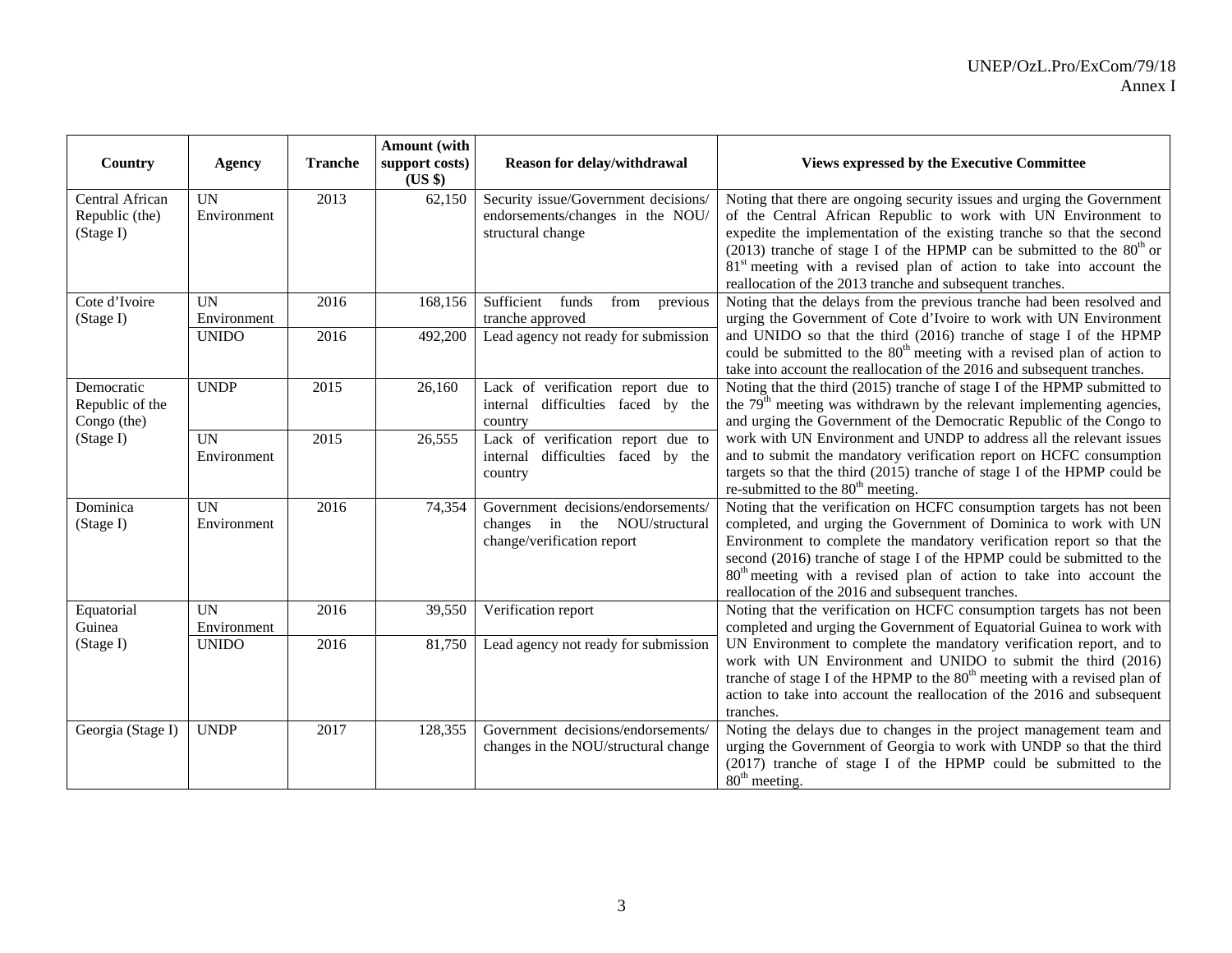|                       |                          |                | <b>Amount</b> (with       |                                                                                                         |                                                                                                                                                                                                                                                                                                                                                                                                                     |
|-----------------------|--------------------------|----------------|---------------------------|---------------------------------------------------------------------------------------------------------|---------------------------------------------------------------------------------------------------------------------------------------------------------------------------------------------------------------------------------------------------------------------------------------------------------------------------------------------------------------------------------------------------------------------|
| Country               | Agency                   | <b>Tranche</b> | support costs)<br>$(US \$ | Reason for delay/withdrawal                                                                             | <b>Views expressed by the Executive Committee</b>                                                                                                                                                                                                                                                                                                                                                                   |
| Guinea (Stage I)      | <b>UNIDO</b>             | 2016           | 172,000                   | Lead agency not ready for submission                                                                    | Noting that the delays from the previous tranche had been resolved and                                                                                                                                                                                                                                                                                                                                              |
|                       | UN<br>Environment        | 2016           | 73,450                    | Sufficient funds<br>from<br>previous<br>tranche approved                                                | urging the Government of Guinea to work with UN Environment and<br>UNIDO so that the third (2016) tranche of stage I of the HPMP could be<br>submitted to the 80 <sup>th</sup> meeting with a revised plan of action to take into<br>account the reallocation of the 2016 and subsequent tranches.                                                                                                                  |
| Kenya (Stage I)       | France                   | 2017           | 100,900                   | Delays from previous tranche                                                                            | Noting that the fourth (2016) tranche of stage I of the HPMP was<br>approved at the $77th$ meeting due to delays in submitting the tranche, and<br>urging the Government of Kenya to work with the Government of France<br>to expedite project implementation so that the fifth (2017) tranche of<br>stage I of the HPMP could be submitted to the 80 <sup>th</sup> meeting.                                        |
| Kuwait (Stage I)      | <b>UNIDO</b>             | 2016           | 1,128,684                 | Investment<br>component<br>implementation/20<br>per<br>cent<br>disbursement threshold                   | Noting that the overall disbursement rate of the second tranche of the<br>HPMP was below the 20 per cent disbursement threshold and the delays<br>in company co-financing contractual arrangements and urging the                                                                                                                                                                                                   |
|                       | <b>UN</b><br>Environment | 2016           | 371,703                   | Sufficient funds<br>from<br>previous<br>approved/20<br>tranche<br>per<br>cent<br>disbursement threshold | Government of Kuwait to work with UN Environment and UNIDO so<br>that the third (2016) tranche of stage I of the HPMP can be submitted to<br>the 80 <sup>th</sup> meeting with a revised plan of action to take into account the<br>reallocation of the 2016 and subsequent tranches, on the understanding<br>that the 20 per cent disbursement threshold for funding of the previous<br>tranche had been achieved. |
| Lesotho (Stage I)     | Germany                  | 2017           | 94,920                    | Verification report                                                                                     | Noting the slow implementation of stage I of the HPMP and that the<br>verification report on HCFC consumption targets has not been completed<br>and urging the Government of Lesotho to work with the Government of<br>Germany to complete the mandatory verification report so that the third<br>(2017) tranche of stage I of the HPMP can be submitted to the<br>$80th$ meeting.                                  |
| Maldives<br>(Stage I) | <b>UN</b><br>Environment | 2017           | 56,500                    | Sufficient funds<br>from<br>previous<br>tranche approved                                                | Noting that the Government of Maldives is holding a high-level<br>stakeholder meeting to review their plans on how to manage post-2020<br>scenario after the complete phase-out of HCFCs and urging the<br>Government of Maldives to work with UN Environment so that the<br>fourth (2017) tranche of stage I of the HPMP can be submitted to the<br>80 <sup>th</sup> meeting.                                      |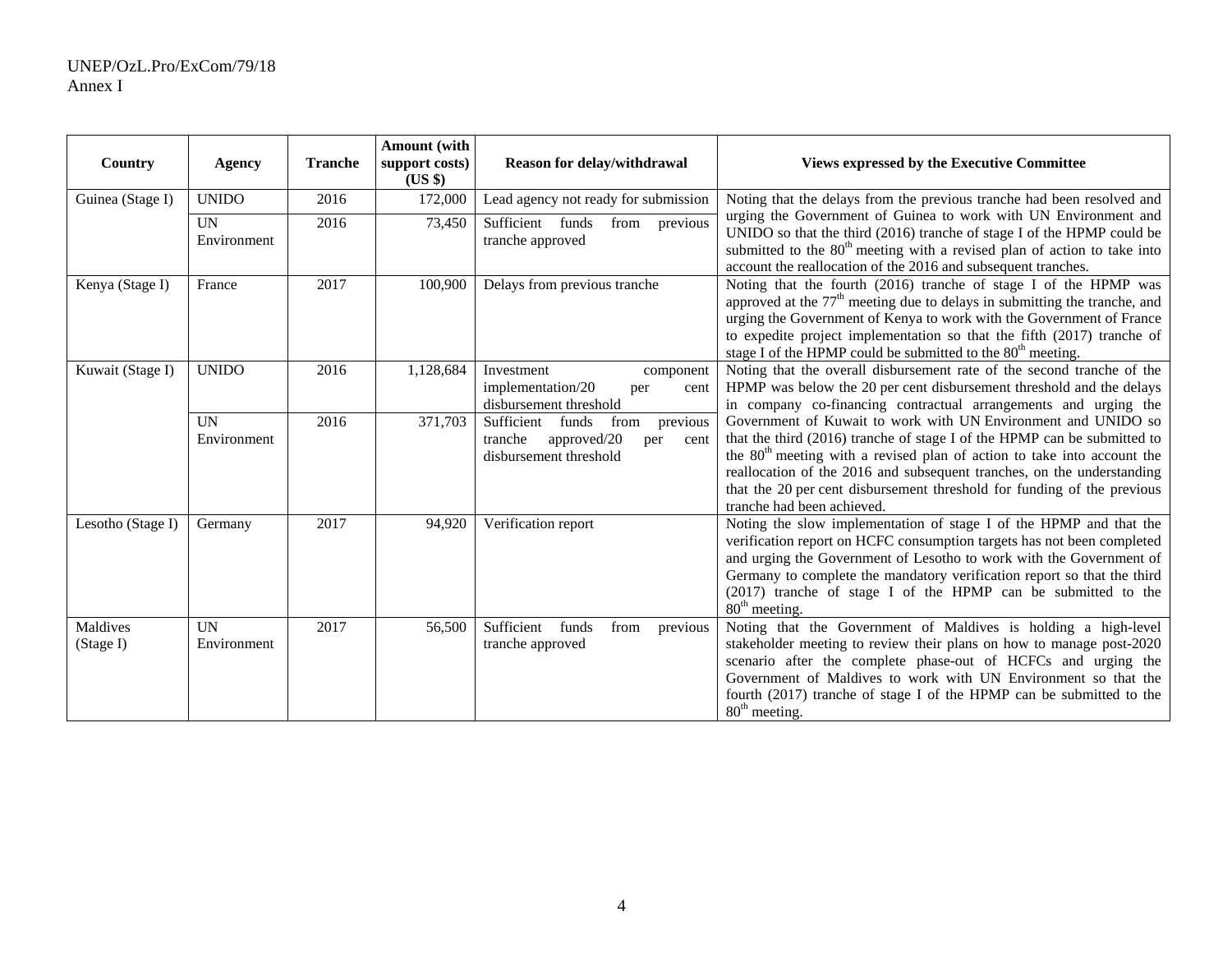|                                |                           |                               | <b>Amount</b> (with       |                                                                                                                           |                                                                                                                                                                                                                                                                                                                                                                                                                                                                                                                                                      |
|--------------------------------|---------------------------|-------------------------------|---------------------------|---------------------------------------------------------------------------------------------------------------------------|------------------------------------------------------------------------------------------------------------------------------------------------------------------------------------------------------------------------------------------------------------------------------------------------------------------------------------------------------------------------------------------------------------------------------------------------------------------------------------------------------------------------------------------------------|
| Country                        | Agency                    | <b>Tranche</b>                | support costs)<br>(US \$) | Reason for delay/withdrawal                                                                                               | <b>Views expressed by the Executive Committee</b>                                                                                                                                                                                                                                                                                                                                                                                                                                                                                                    |
| Mozambique                     | <b>UN</b>                 | 2016                          | 33,900                    | Investment<br>component                                                                                                   | Noting that there have been delays due the determination of the                                                                                                                                                                                                                                                                                                                                                                                                                                                                                      |
| (Stage I)                      | Environment               |                               |                           | implementation/verification report                                                                                        | specifications of equipment for the investment component of the HPMP                                                                                                                                                                                                                                                                                                                                                                                                                                                                                 |
|                                | <b>UNIDO</b>              | 2016                          | 81,750                    | Investment<br>component<br>implementation/Government<br>decisions/endorsements/changes<br>in<br>the NOU/structural change | and that the verification report on HCFC consumption targets has not<br>been completed, and urging the Government of Mozambique to work<br>with UN Environment and UNIDO to complete the activities and the<br>mandatory verification report so that the third (2016) tranche of stage I of<br>the HPMP could be submitted to the 80 <sup>th</sup> meeting with a revised plan of<br>action to take into account the reallocation of the 2016 and subsequent<br>tranches.                                                                            |
| Myanmar                        | UN                        | 2015                          | 21,470                    | Verification report                                                                                                       | Noting that the verification report on HCFC consumption targets has not                                                                                                                                                                                                                                                                                                                                                                                                                                                                              |
| (Stage I)                      | Environment               |                               |                           |                                                                                                                           | been completed, and urging the Government of Myanmar to work with                                                                                                                                                                                                                                                                                                                                                                                                                                                                                    |
|                                | <b>UNIDO</b>              | 2015                          | 65,400                    | Lead agency not ready for submission                                                                                      | UN Environment to complete the mandatory verification report, and with<br>UN Environment and UNIDO to submit the second (2015) tranche of<br>stage I of the HPMP to the 80 <sup>th</sup> meeting, with a revised plan of action to<br>take into account the reallocation of the 2015 and subsequent tranches.                                                                                                                                                                                                                                        |
| Niger (the)<br>(Stage I)       | <b>UN</b><br>Environment  | 2016                          | 141,250                   | Verification report                                                                                                       | Noting that the verification report on HCFC consumption targets had not<br>been completed, and urging the Government of the Niger to work with                                                                                                                                                                                                                                                                                                                                                                                                       |
|                                | <b>UNIDO</b>              | 2016                          | 96,750                    | Verification report                                                                                                       | UNIDO to submit the mandatory verification report, and with UN<br>Environment and UNIDO to submit the second (2016) tranche of stage I<br>of the HPMP to the $80th$ meeting, with a revised plan of action to take<br>into account the reallocation of the 2016 and subsequent tranches.                                                                                                                                                                                                                                                             |
| Philippines (the)<br>(Stage I) | <b>UN</b><br>Environment  | 2015                          | 25,990                    | Submission of progress and financial<br>reports/verification report                                                       | Noting the delays in the project and verification report on HCFC<br>consumption targets and that stage II of the HPMP is submitted by the<br>World Bank for consideration at the 79 <sup>th</sup> meeting, and urging the<br>Government of the Philippines to work with UN Environment to submit<br>the mandatory verification report for 2015 and 2016, to return the<br>remaining balances of stage I of the HPMP to the 80 <sup>th</sup> meeting, and to<br>submit the project completion report of stage I of the HPMP to the<br>$81st$ meeting. |
| Qatar (Stage I)                | <b>IIN</b><br>Environment | $\overline{2013}$ and<br>2015 | 231,650                   | Pending signing of the agreement                                                                                          | Noting that the second and third (2013 and 2015) tranches of stage I of<br>the HPMP submitted to the 79 <sup>th</sup> meeting were withdrawn by the relevant                                                                                                                                                                                                                                                                                                                                                                                         |
|                                | <b>UNIDO</b>              | 2013 and<br>2015              | 731,745                   | Pending signing of the agreement                                                                                          | implementing agencies, and urging the Government of Qatar to work<br>with UN Environment and UNIDO to address all the relevant issues that<br>are related to the signing of agreement so that the second and third (2013<br>and 2015) tranches of stage I of the HPMP could be re-submitted to the<br>80 <sup>th</sup> meeting.                                                                                                                                                                                                                      |